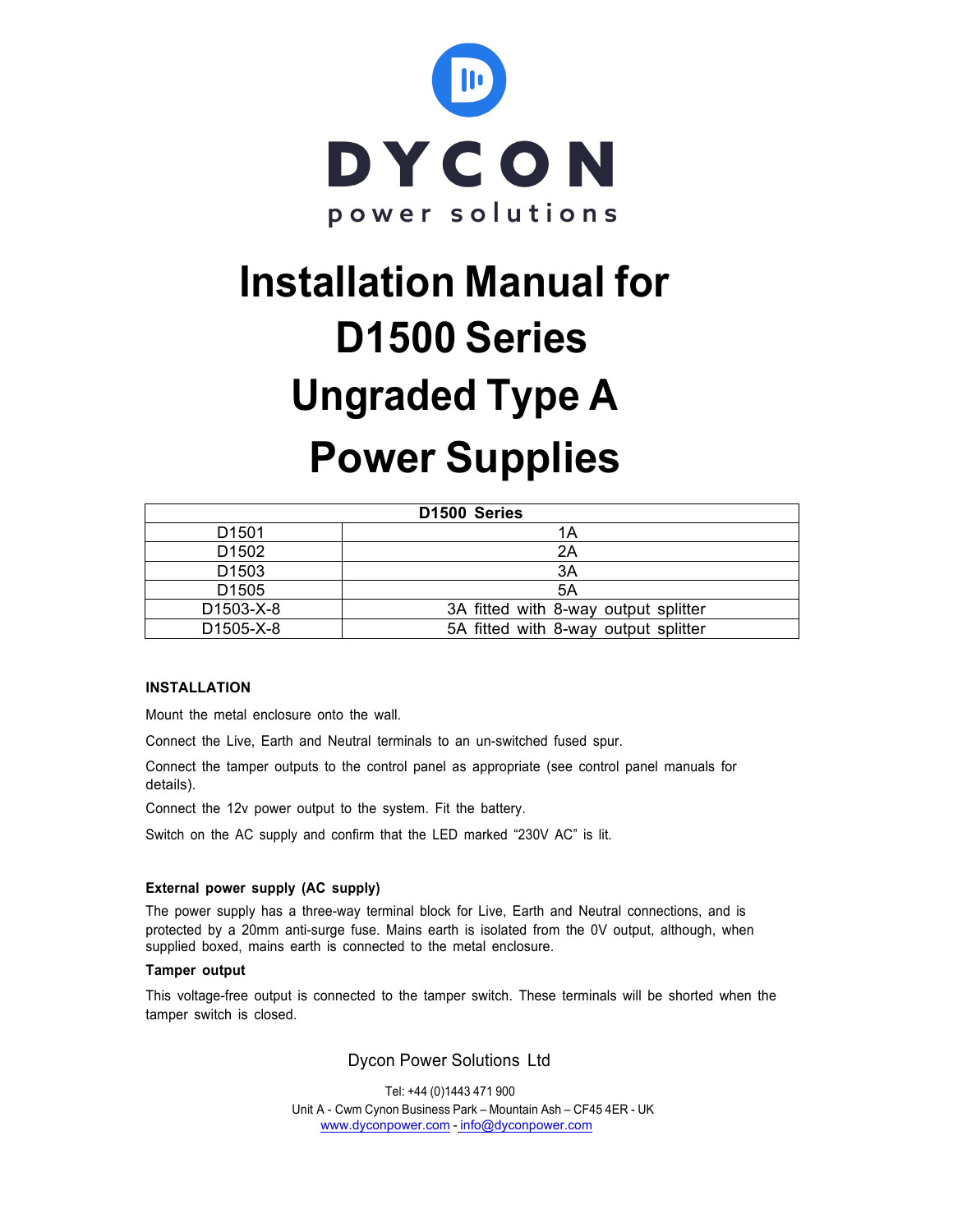## **12V power output**

Terminal blocks are provided to connect to the system. The "On" LED indicates that 12V is available from these terminal blocks.

#### **Auxiliary power supply (batteries)**

These power supplies are compatible with 7AH or 8AH Sealed Lead Acid or Gel batteries which are connected to the "BATT" terminals.

If two batteries are used, they must be connected in parallel.

#### **Battery protection**

The batteries and electronic circuitry are protected against reverse polarity connection by a self resetting electronic fuse.

#### **D15X8 output splitter**

The D15X8 is designed to connect to any Dycon D1500 Series ungraded power supply to provide up to 8 individually fused outputs. The D15X8 is supplied fitted with 8 fuses rated at  $\frac{1}{2}$  Amp, plus 2 fuses rated at 1 Amp in a spares bag. The installer may fit any combination of fuses, provided that the overall load does not exceed that provided by the power supply.

Example: a D1503 could support outputs 1 to  $6 = ½$  A (3A in total) or a D1505 could support outputs 1 to  $6 = \frac{1}{2}$  A and outputs 7 and  $8 = 1$ A (5A in total).

A red LED is provided for each output, which lights if the relevant fuse ruptures. In addition, a  $9<sup>th</sup>$ LED is provided which lights when the input voltage is present. A 2-way Molex connector is provided for an LED visible from outside the housing to indicate if ANY fuse fails.



#### **Maintenance**

This unit is only to be used by qualified service personnel; there are no user serviceable parts. No maintenance is required other than routine periodic testing and replacement of the standby batteries. For further information on routine battery replacement, please contact your battery supplier or manufacturer.

#### **Specifications**

| Power supply                | Type A, ungraded, Environmental Class 2     |  |  |
|-----------------------------|---------------------------------------------|--|--|
| AC input voltage            | $230v + 10\% - 15\%$ , 50Hz ± 15%           |  |  |
| Output voltage              | 13.7 nominal                                |  |  |
| Output ripple               | Less than 100mV (less than $0.7\%$ @ 13.7v) |  |  |
| Battery recharge time       | Less than 72 hours                          |  |  |
| Operating temperature range | $-10^{\circ}$ C to $+40^{\circ}$ C          |  |  |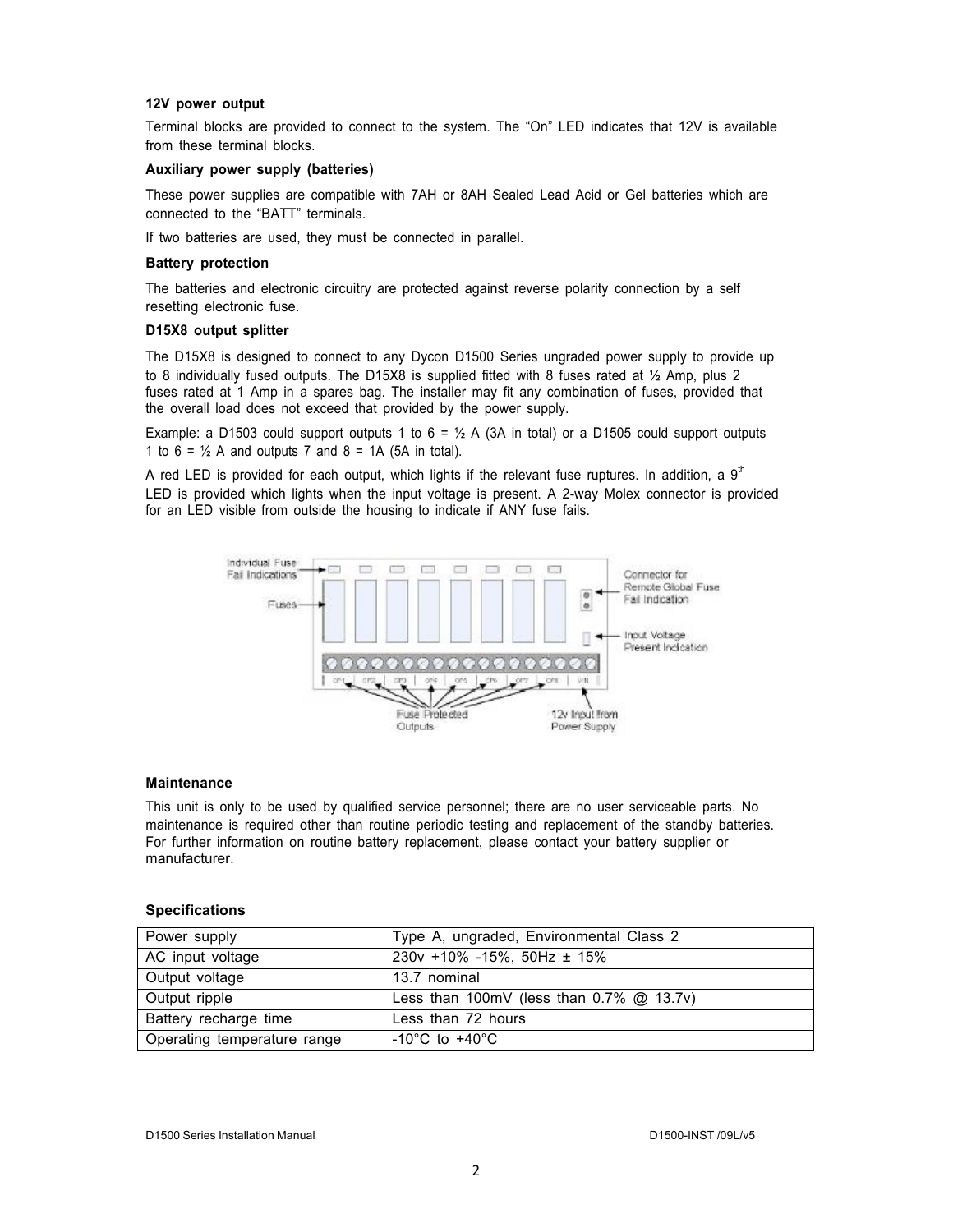# **Product part numbers**

|                      | <b>PCB</b>          | "A" box     | "B" box     |  |  |
|----------------------|---------------------|-------------|-------------|--|--|
| 1 Amp                | D <sub>1501-P</sub> | D1501-A     | D1501-B     |  |  |
| 2 Amp                | D1502-P             | D1502-A     | D1502-B     |  |  |
| 3 Amp                | D1503-P             | D1503-A     | D1503-B     |  |  |
| 5 Amp                | D1505-P             | D1505-A     | D1505-B     |  |  |
| With 8 fused outputs |                     |             |             |  |  |
| 3 Amp                |                     | D1503-X-8-A | D1503-X-8-B |  |  |
| 5 Amp                | $- -$               | D1505-X-8-A | D1505-X-8-B |  |  |
| Sizes and weights    |                     |             |             |  |  |

|                     | <b>PCB</b>                 | "A" size housing | "B" size housing |
|---------------------|----------------------------|------------------|------------------|
| Size (h x w x d) mm | $130 \times 100 \times 38$ | 235 x 170 x 85   | 260 x 320 x 87   |
| Weight (kg)         | 0.19                       | 2.0              |                  |

All units are fused in the 230V AC supply. The D1500 Series power supply fuses require no user intervention.

## **Layout – D1501**